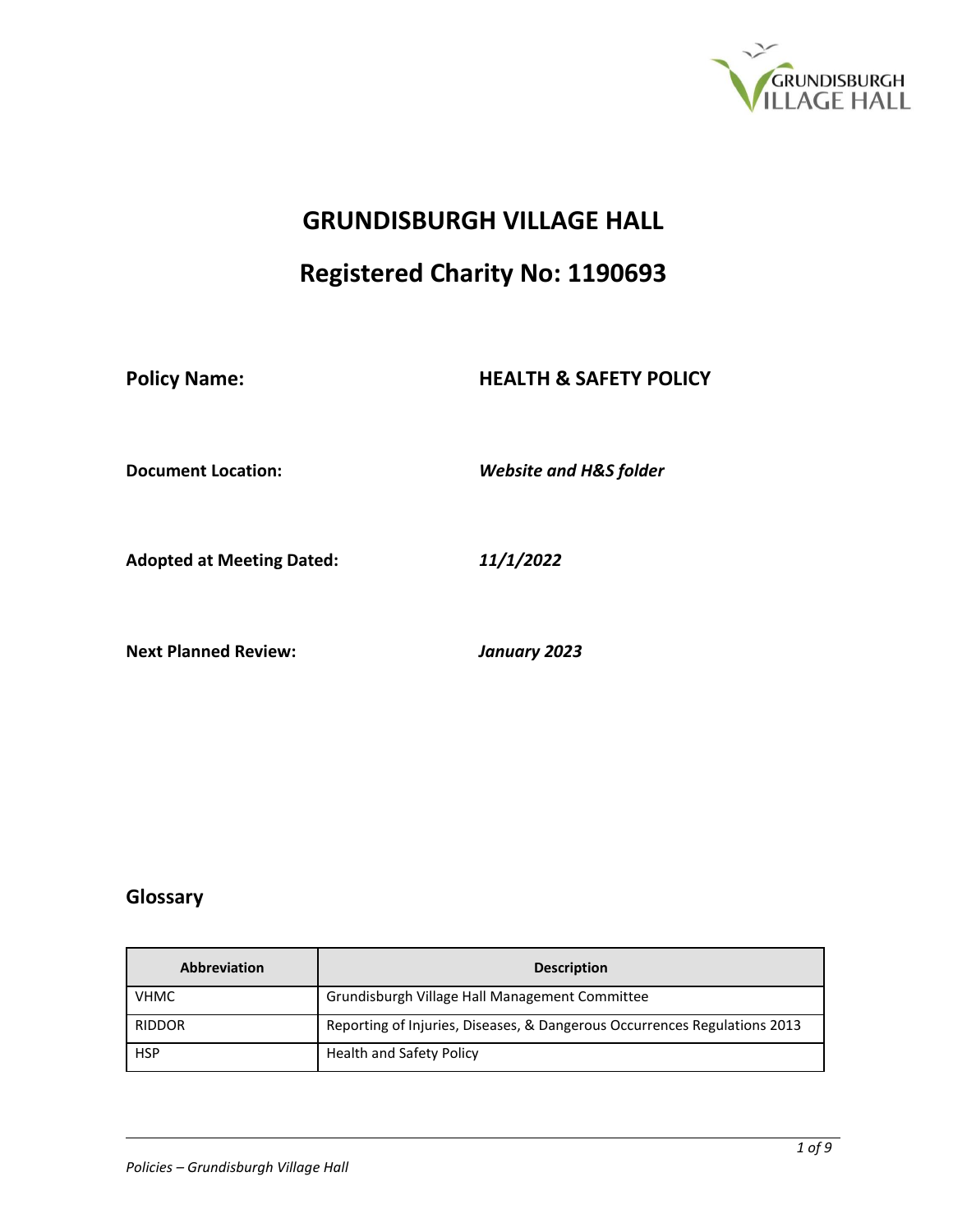## **STATEMENT**

The Health and Safety Policy (HSP) of the Grundisburgh Village Hall Management Committee (VHMC) is to:

- Provide healthy and safe working conditions, equipment and systems of work for our volunteers, members, visitors, hirers and any future employees.
- Keep the hall premises and its facilities, grounds and equipment in a safe condition for all users.
- Provide such training and information as is necessary to volunteers, users and staff.

The VHMC will comply with all current Health and Safety legislation and act positively where they can reasonably do so to prevent injury, ill health or any danger arising from the activities and operations within the Hall and its grounds.

The VHMC considers the promotion of health and safety of all who use the premises, including contractors who may work there, to be of great importance. They recognise that the effective prevention of accidents depends as much on a committed attitude of mind to safety as on the operation and maintenance of equipment and safe systems of work. To this end, they will seek to encourage all visitors, contractors and users and any staff to engage in the establishment and observance of safe working practices.

Any employees, contractors, visitors and users will be expected to comply with the HSP Policy adopted by the VHMC, with all safety requirements referred to in the hiring agreement and with safety notices on the premises and to accept responsibility to do everything they reasonably can to prevent injury to themselves and others.

## **1.0 RESPONSIBILITIES FOR HEALTH & SAFETY**

**1.1** The VHMC has overall responsibility for health and safety in the hall and grounds and for the implementation of this policy. It is the intention of the VHMC to comply with all current Health and Safety legislation and to act positively where they can reasonably do so to prevent injury, ill health or any danger arising from the activities and operations in the hall and its grounds.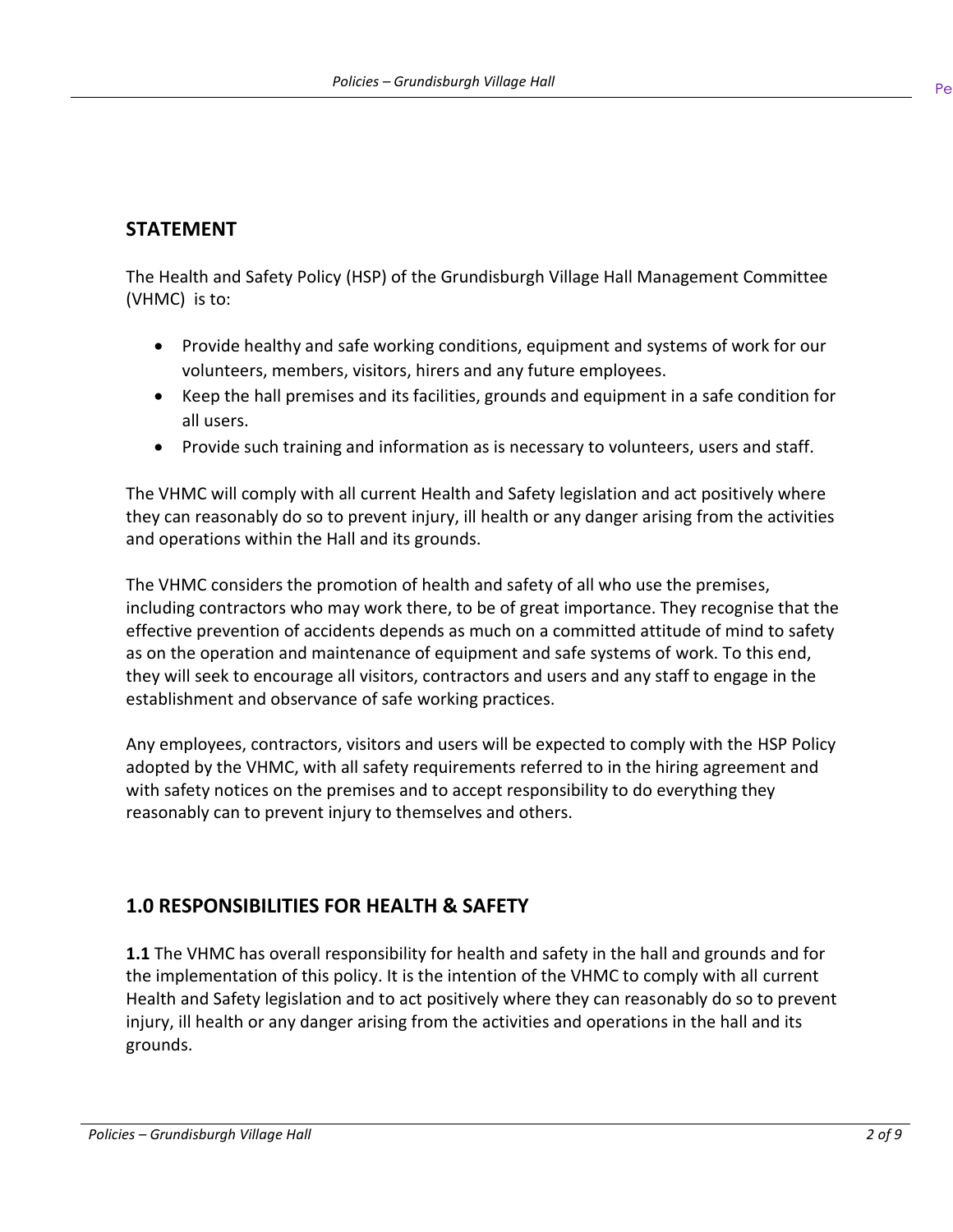**1.2** All users of the facilities are expected to read this HSP statement as a condition of their hire and to recognise that it is their duty to comply with the procedures and all safety requirements, including safety notices at the site. They will be required to sign the hiring form as evidence that they agree to the hiring conditions and have read and understood the HSP statement.

**1.3** It is the duty of all VHMC members, contractors, hirers, visitors and any staff to:

- take care of themselves and others who may be affected by their activities
- do everything they reasonably can to prevent injury to themselves and others
- co-operate with the VHMC Trustees in keeping the premises and grounds safe and healthy including the car park

**1.4** Should anyone using the hall or grounds come across a fault, damage or other situation which might cause injury and cannot be rectified immediately, they should inform the Operations Director or Bookings Secretary as soon as possible so that the problem can be dealt with. Where equipment is damaged a notice should be placed on it warning that it is not to be used and it should be reported immediately to the Bookings Secretary.

**1.5** Routine reviews, checks and safety inspections of safety procedures and equipment are conducted by persons appointed by the VHMC. Further information can be obtained from the Operations Director or Bookings Secretary upon request – contact details are provided in Appendix 3

# **2.0 SAFETY INFORMATION**

#### **2.1 Fire Precautions and Checks**

**2.1.1** A plan of the hall showing the location of fire exits, fire extinguishers and smoke detectors is located on the Notice Board in the Hall with copies in the H&S Folder and the Fire Safety Holder.

**2.1.2** The Hall Emergency evacuation procedure is attached to the Hire Agreement and a copy is maintained in the H&S Folder in the Hall. A high level summary is provided in Appendix 1. In addition, each group that meets regularly in the Hall may have its own evacuation procedure and fire drill procedure. A guide to the emergency arrangements is provided to all hirers and is attached at Appendix 2.

**2.1.3** The service record for the fire safety equipment is available from the Bookings Secretary upon request and a copy is available in the Fire Safety Folder in the Hall.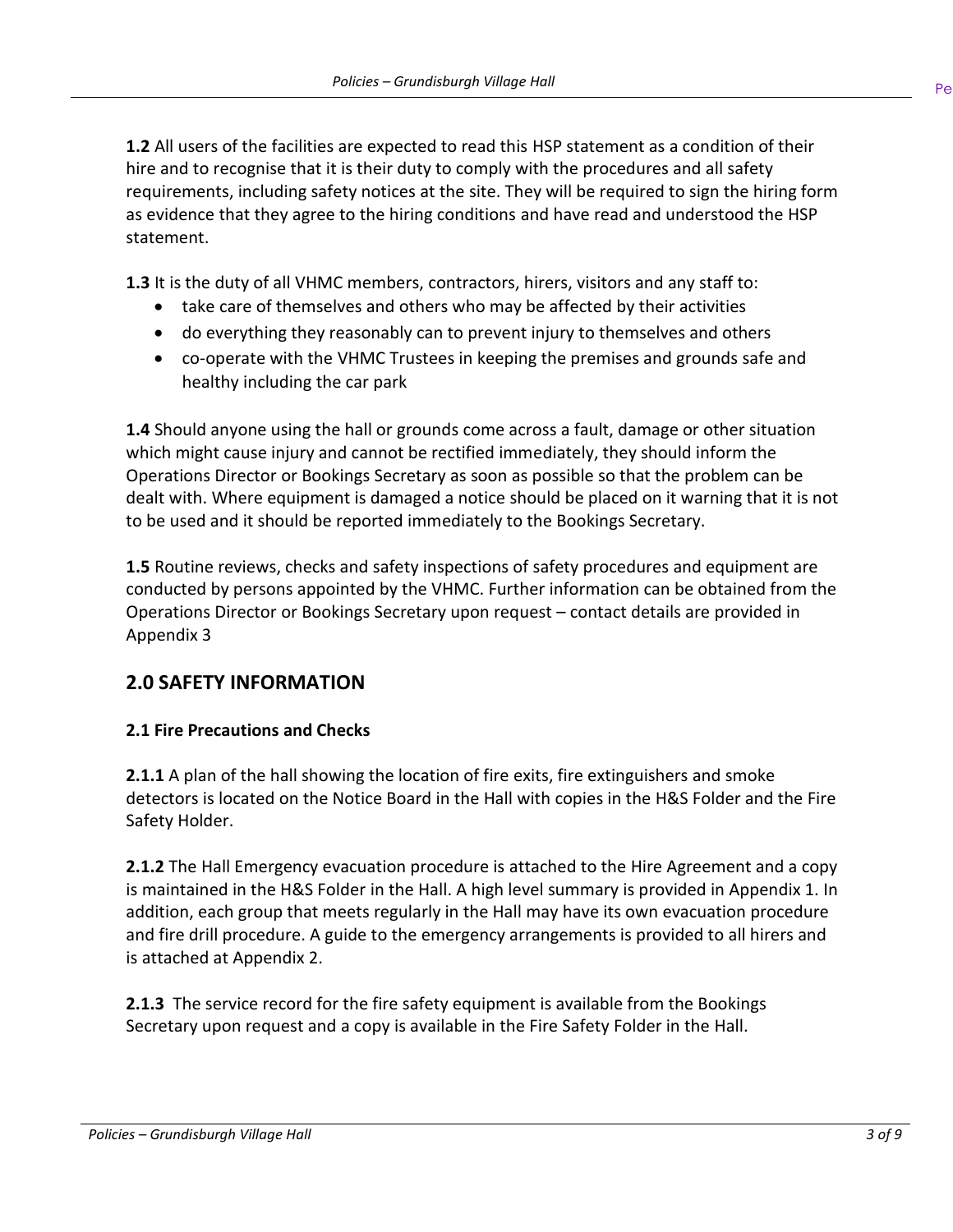## **3.0 SAFETY PRACTICES**

The following practices must be followed in order to minimise risks

- Make sure that all emergency exits doors are clear and unlocked as soon as the hall is to be used and throughout the hiring.
- Do not operate or touch any electrical equipment where there are signs of damage, exposure of components or water penetration, etc.
- Do not work on steps, ladders or at a height until they are properly secured and another person is present
- Do not leave portable electrical or gas appliances operating while unattended.
- Do not bring onto the property any portable electrical appliances which have not been Portable Appliance Tested.
- Do not attempt to move heavy or bulky items (e.g. stacked tables or chairs) without the proper equipment.
- Do not stack chairs more than six high.
- Do not attempt to carry or tip a water boiler when it contains hot water. Leave it to cool.
- Do not allow children in the kitchen except under close supervision. Avoid overcrowding and do not allow running.
- Wear suitable protective clothing when handling cleaning or other toxic materials.
- Report every accident in the accident book and to the Bookings Secretary

Be aware and seek to avoid the following risks

- Creating slipping hazards on steps or wet floors mop spills immediately
- Creating tripping hazards such as buggies, umbrellas, bags, mops and other items left in the foyer, kitchen, main hall and storage areas.
- Avoid tripping by using inadequate lighting
- Risk to individuals while in sole occupancy of the building
- Risks involved in handling kitchen equipment e.g. cooker, water heater and knives
- Creating toppling hazards by piling equipment e.g. in store cupboards

## **4.0 IN CASE OF ACCIDENTS**

**4.1** The nearest Accident and Emergency/Casualty dept. is:

The Ipswich Hospital, Heath Road, Ipswich,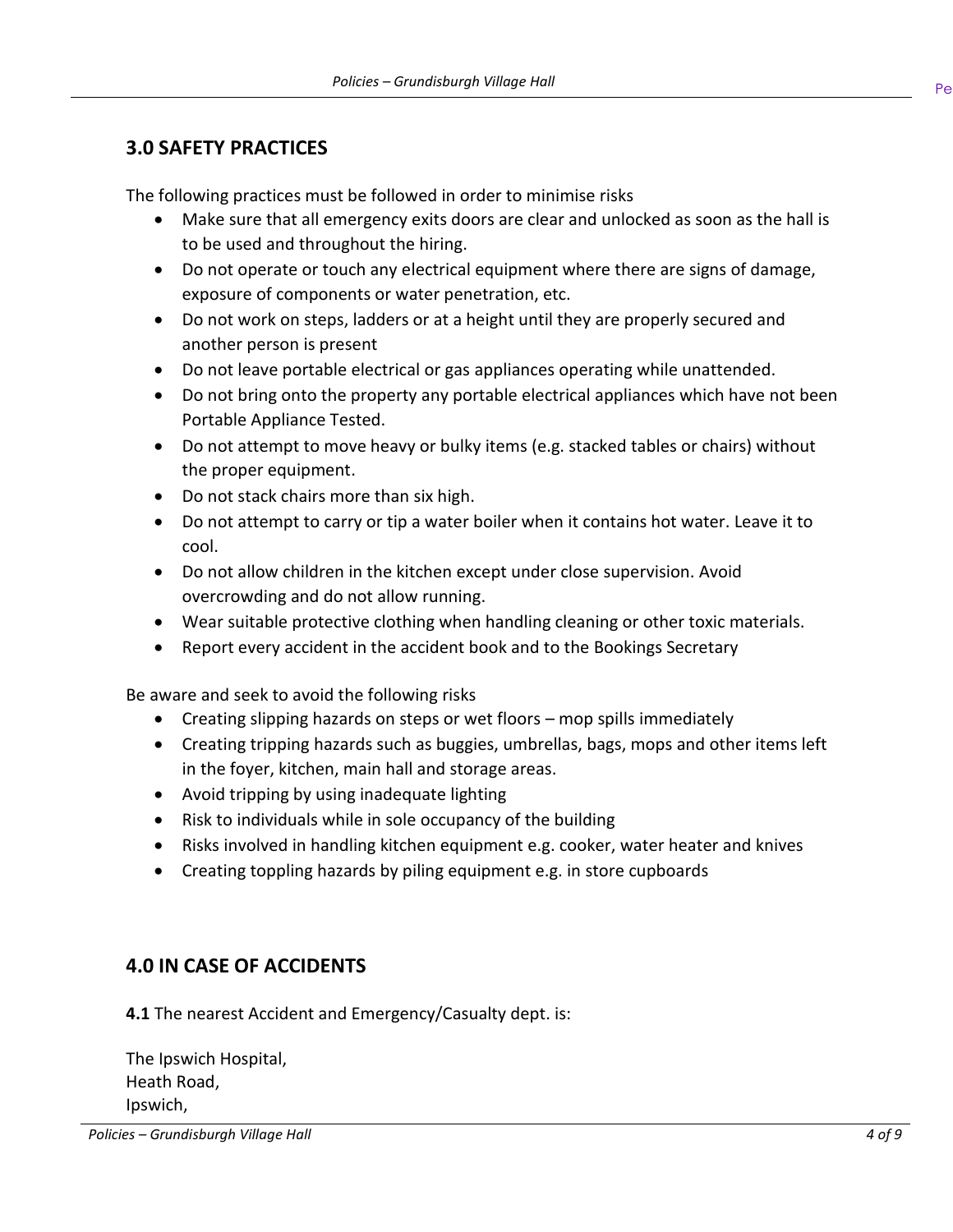Suffolk IP4 5PD Emergency Department Telephone: 01473 702033

**4.2** The nearest doctor's surgery is:

Grundisburgh Surgery, 20 Charles Avenue, Grundisburgh, Suffolk, IP13 6TH Telephone: 01473 738121

**4.3** The **First Aid Box** is located in the Kitchen area.

**4.4** A **Defibrillator** in located on the outside wall of the Parish Room, opposite The Forge Stores, IP13 6TA

**4.5** The **Accident Book** is kept in the Kitchen area. This must be completed whenever an accident occurs. All accidents, even minor ones, must be reported to the Bookings Secretary.

**4.6** The following major injuries or incidents must be reported on RIDDOR \* (Reporting of Injuries, Diseases, & Dangerous Occurrences Regulations 2013) forms

- Fracture, other than to fingers, thumbs or toes
- Amputation
- Dislocation of the shoulder, hip, knee or spine
- Loss of sight (temporary or permanent)
- Any penetrating injury to eye (including chemical)
- Injury from electric shock/burn leading to unconsciousness or requiring resuscitation or admittance to hospital for more than 24 hours.
- Any other injury leading to hypothermia, heat induced illness or unconsciousness or requiring resuscitation or requiring admission to hospital for more than 24 hours
- Unconsciousness caused by asphyxia or exposure to harmful substance or biological agent.
- Acute illness requiring medical treatment or loss of consciousness arising from absorption, of any substance by inhalation, ingestion or through skin.
- Acute illness requiring medical attention which may have resulted from a biological agent or its toxins or infected material.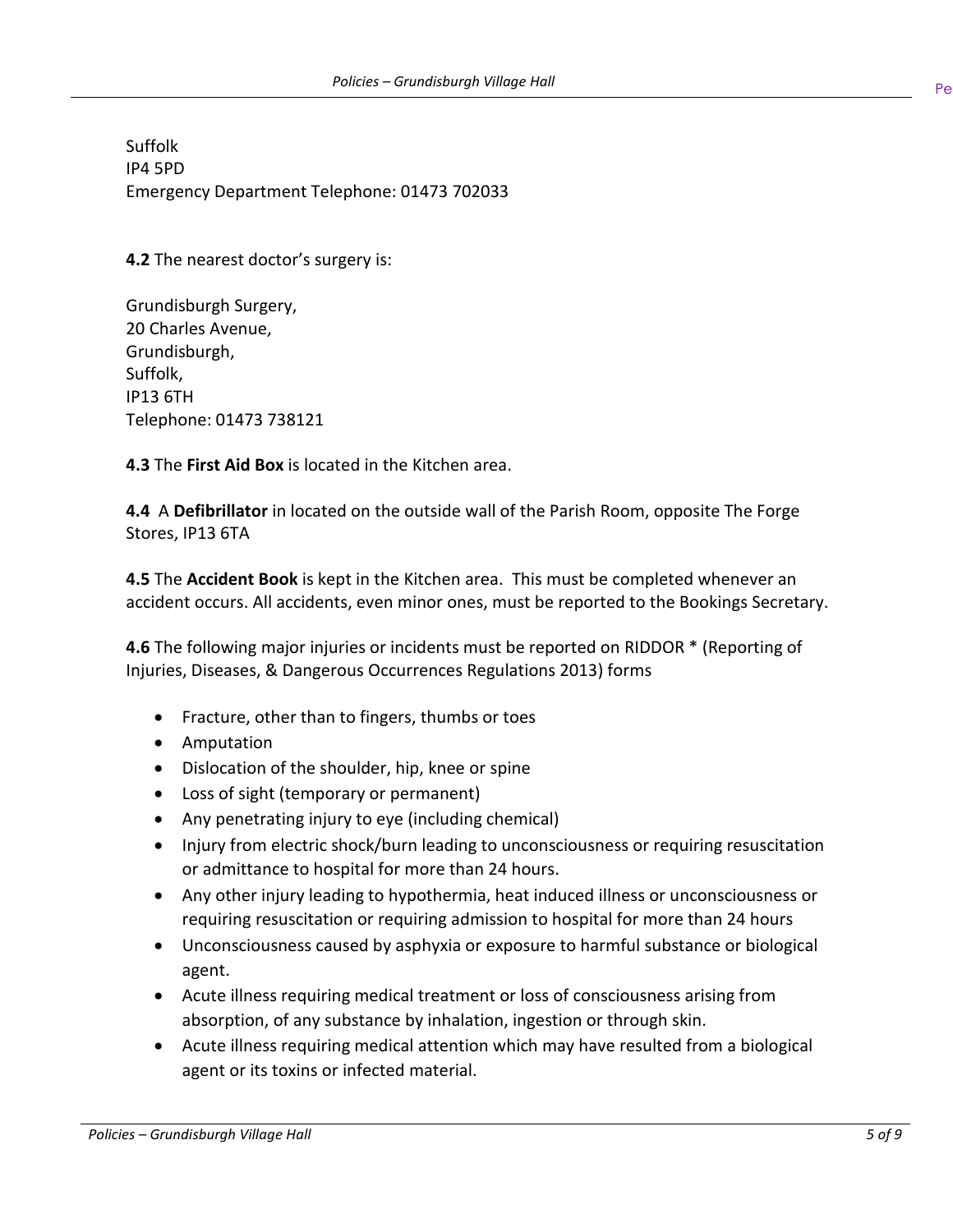NOTE: RIDDOR puts duties on employers, the self-employed and people in control of work premises (the Responsible Person) to report certain serious workplace accidents, occupational diseases and specified dangerous occurrences (near misses).

# **5.0 INSURANCE**

A copy of the Employer's Liability and Public Liability Insurance certificate for the Village Hall is displayed on the hall notice boards and can also be obtained from the Bookings Secretary upon request.

# **6.0 CONTRACTORS**

Before any contractor or person on site begins any work they should:

- Carry out their own risk assessment
- Ensure they have adequate liability cover
- Familiarise themselves with this Health and Safety Policy.

# **7.0 REVIEW OF HEALTH AND SAFETY POLICY**

The VHMC will review this policy annually and also as required by any change of circumstances. Individuals with responsibility for aspects of Health and Safety will report to the VHMC regularly, including any accidents, faults, misuse by hirers or other matters which could affect health and safety of users or employers. These reports and subsequent actions will be recorded in the minutes of VHMC meetings.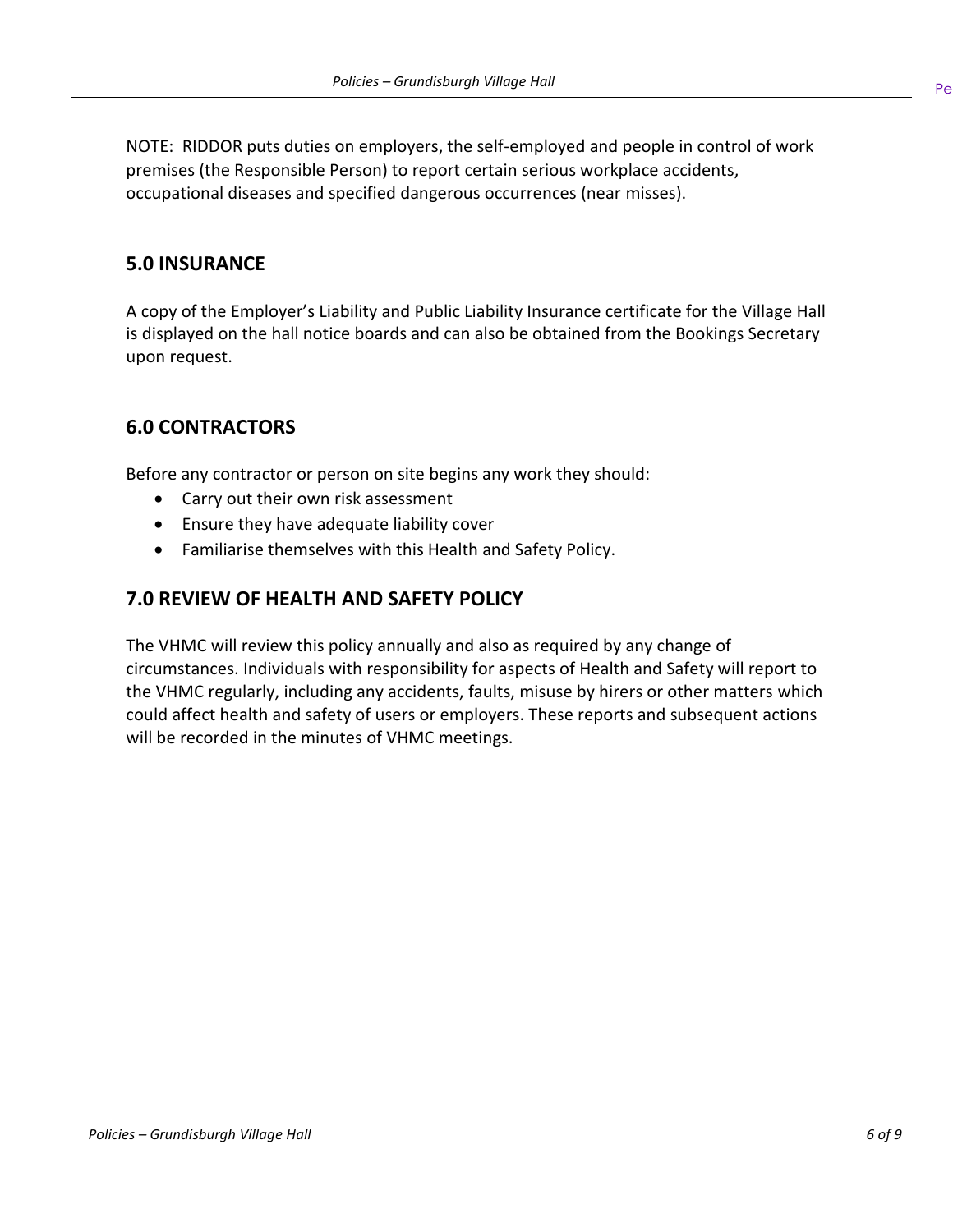#### **APPENDIX 1**

#### **SUMMARY OF THE EMERGENCY EVACUATION PROCEDURE IN THE EVENT OF FIRE OR OTHER EMERGENCY**

\*\*\*Fire Assembly Point is in the CAR PARK.

IF YOU DISCOVER A FIRE:

- **1** SOUND THE ALARM BY PRESSING A FIRE CALL POINT.
- **2** IMMEDIATELY GO TO FULL EVACUATION PROCEDURES.
- **3** DIAL 999 FOR FIRE SERVICE NEAREST PUBLIC TELEPHONE IS ON THE GREEN. GIVE THIS ADDRESS: *Felgate Way, Ipswich Road, Grundisburgh, Woodbridge, IP13 6US*
- **4** ALL PRESENT TO LEAVE BUILDING AND MEET ON ASSEMBLY AREA AND START RECORDING THOSE ASSEMBLED.
- **5** IF POSSIBLE SWEEP/CHECK OF ALL ROOMS AND TOILETS DO NOT ENDANGER YOURSELF.
- **6** ONLY ATTEMPT TO EXTINGUISH THE FIRE USING THE FIRE APPLIANCES PROVIDED IF IT IS CONSIDERED SAFE TO DO SO.

IF YOU HEAR THE FIRE ALARM

- **1**. LEAVE THE BUILDING BY THE NEAREST FIRE EXIT.
- **2**. CLOSE ALL DOORS BEHIND YOU.
- **3**. REPORT TO PERSON IN CHARGE AT ASSEMBLY POINT.
- **4**. DO NOT STOP TO COLLECT BELONGINGS.
- **5**. DO NOT TAKE RISKS JUST GET OUT.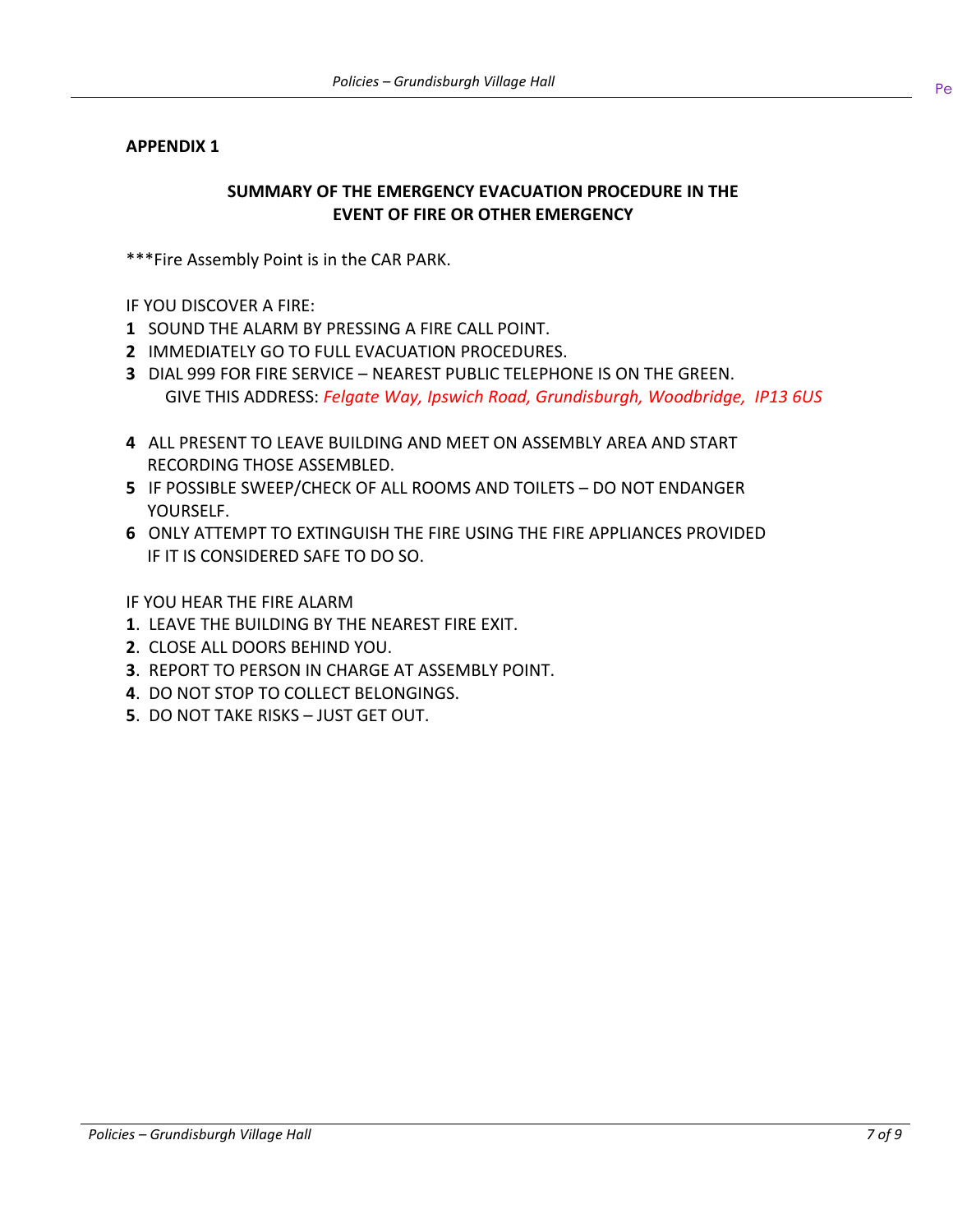#### **APPENDIX 2**

#### **Typical Emergency Plan For The Hirer/Person Responsible.**

A Caretaker is not present on the premises. As the responsible person for the event/function, you have legal duties with regards to the safety of those persons assisting or attending the event. Key holders should keep the key and alarm code secure. Before the event you should be aware of:-

- What fire protection systems are available
- How a fire will be detected
- How people will be warned if there is a fire
- What people should do if they discover a fire
- How evacuation of the building should be carried out including arrangements for those identified as being especially at risk such as those with disabilities or children.
- Where people should assemble after they have left the building and procedures for checking everybody has evacuated the building
- Arrangements for fighting a fire
- How fire and rescue services and any other services will be called
- Procedures for meeting the fire and rescue services on their arrival
- Limitation on numbers of people
- Checking all escapes are clear of obstructions

At the start of an event you should notify all present about:-

- The no smoking policy
- Location of exits and escape routes
- Taking only valuables immediately to hand and not to go to collect other belongings
- Not leaving items on the floor that could cause obstruction e.g. handbags
- The location of the Assembly Point
- What will happen after an evacuation

During an event you should ensure that:-

- Escape routes and exits do not become obstructed
- That the No Smoking policy is adhered to
- No naked flames are started (unless authorised)
- Rooms do not become overcrowded
- Permitted numbers are not exceeded
- Noise levels cannot drown out the need for emergency announcements